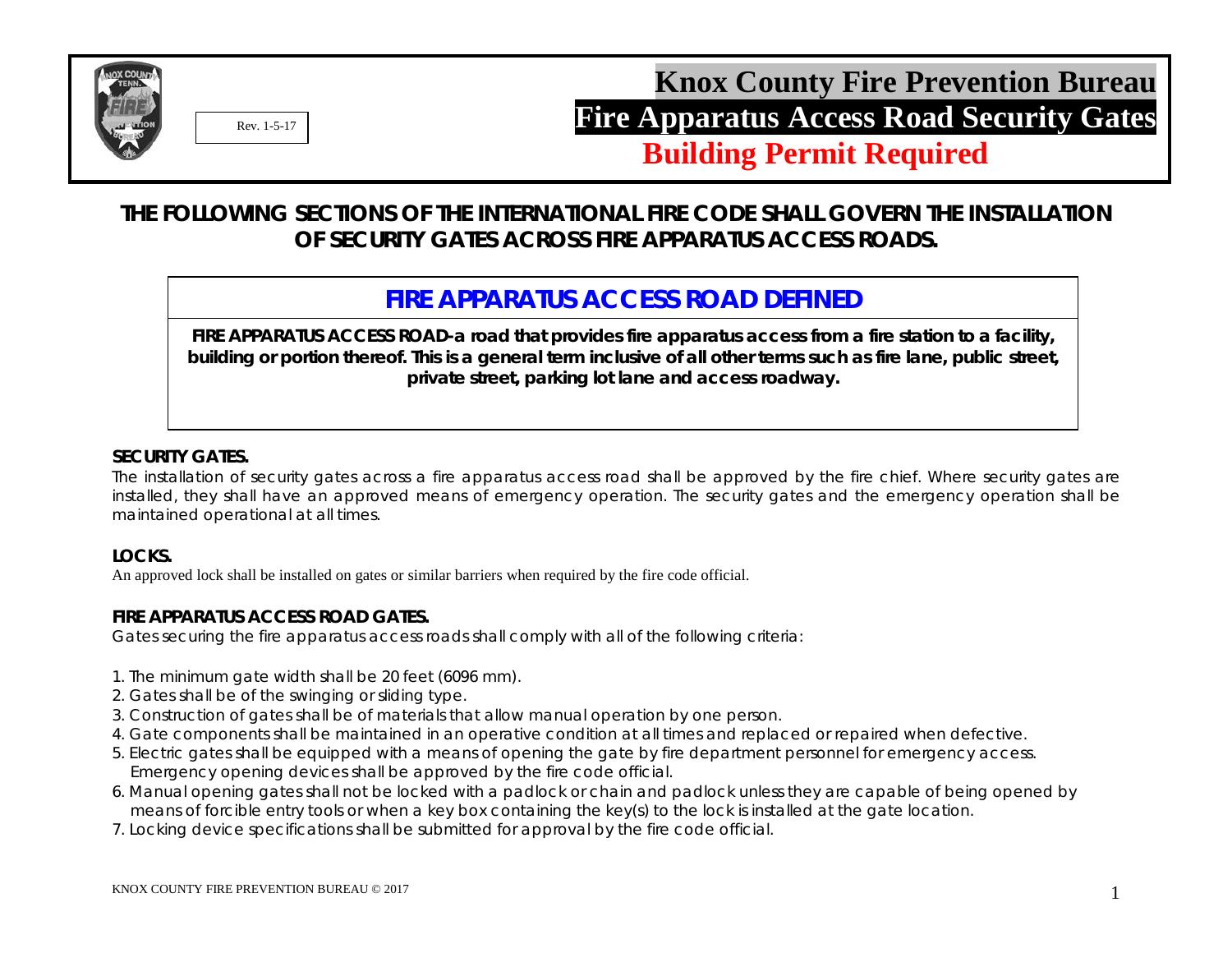**Residential fire department access road widths must meet the requirements of the "Knoxville-Knox County Minimum Subdivision Regulations."**

**Commercial fire department access road widths must meet the requirements of the International Fire Code and its Appendix.**

## **POLICIES AND PROCEDURE**

- A. Plans and specification submittal and approval. Two copies must be submitted to the Knox County Code Administration (215- 2325) for a permit and must include the following:
	- 1. Site plan showing gates in relation to fire department access road, vehicle stacking area from the intersecting road, nearby fire hydrants, and fire department connections.
	- 2. Gate construction details and identification of types of materials to be used.
	- 3. Gate and fire department access road dimensions.
	- 4. Electronic access and locking device details to include Knox key switch location, automatic exit loop details, loss of power operation details or manual override devices.
- B. Requirements for access gates:
	- 1. When a single road is provided for ingress and egress the minimum clear open gate width shall be 20 feet. (See figure A)
	- 2. When a boulevard entrance/exit is used (one road used for ingress and one road used for egress) each gate shall have a minimum clear open width of 18 feet. (See figure B)
	- 3. Electrically operated gates shall be equipped with a Knox key switch mounted in an approved location.
	- 4. An automatic exit loop shall be provided for the egress side of the gate.
	- 5. Provisions shall be made to prevent the gate from closing on a vehicle or person inadvertently.
	- 6. Manual gates may be locked with a padlock or a Knox padlock. Gates locked with a padlock shall be provided with a Knox key box located in an approved location with the padlock keys inside the box.
	- 7. Gates (both ingress and egress sides) shall be equipped with battery back up or an approved alternative. In the event of battery back up failure, the gate shall open and remain open until power is restored.
	- 8. Entry gates shall be situated to provide a minimum of 40 feet vehicle stacking from the intersecting road.
	- 9. All gate components shall be tested upon completion of the installation and on an annual basis. The Knox County fire inspector must witness an acceptance test after installation is complete. A record of all tests must be maintained and must be made available to the fire inspector upon request.
	- 10. All gate components shall be maintained in an operable condition at all times and shall be replaced or repaired when defective.
	- 11. Overhead vertical clearance above the gate shall be a minimum of 13 feet 6 inches.

Note: Knox Key entry system product order instructions available at [www.knoxcounty.org/fire](http://www.knoxcounty.org/fire) "handouts and documents.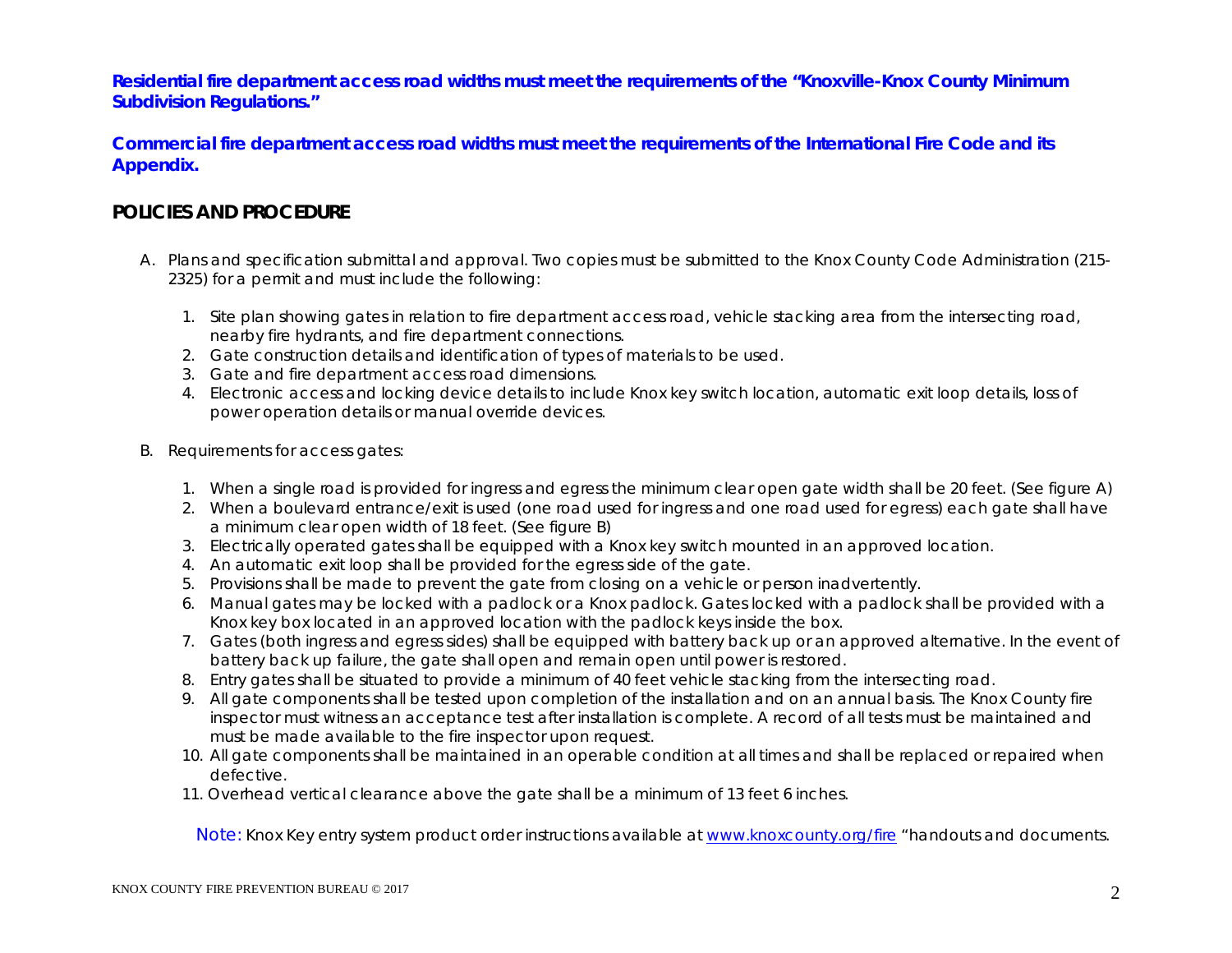**Figure A**